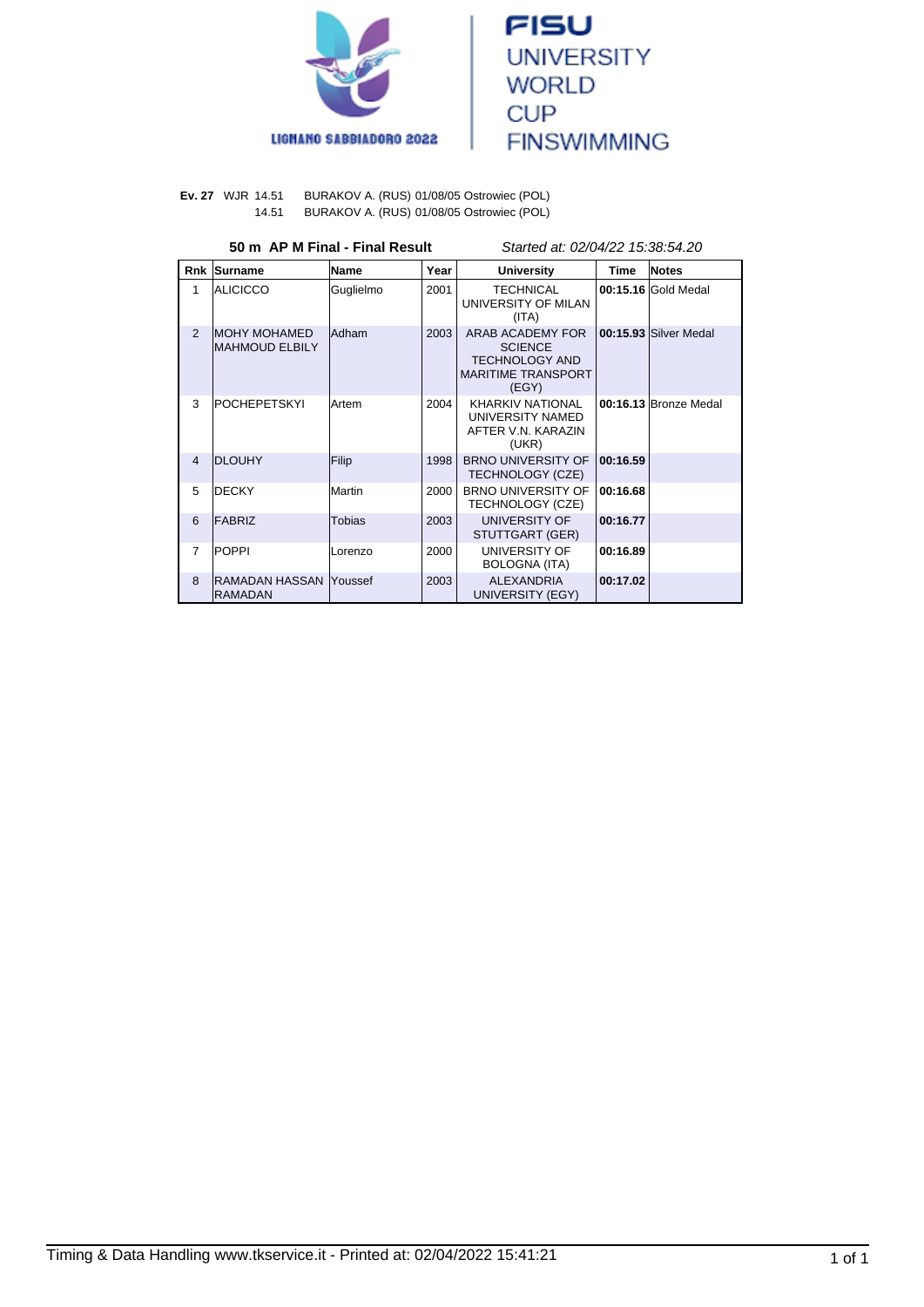



**Ev. 28** WJR 19.04 ANTONIADIS S. (GRE) 05/06/16 Thessaloniki (GRE) 19.04 ANTONIADIS S. (GRE) 05/06/16 Thessaloniki (GRE)

| 50 m BF M Final - Final Result |                                                           |                                     |      | Started at: 02/04/22 15:44:46.35                                  |          |                       |
|--------------------------------|-----------------------------------------------------------|-------------------------------------|------|-------------------------------------------------------------------|----------|-----------------------|
|                                | <b>Rnk Surname</b>                                        | Name                                | Year | <b>University</b>                                                 | Time     | <b>Notes</b>          |
| 1                              | <b>IROMANO</b>                                            | Riccardo                            | 1998 | UNIVERSITY OF<br>SALERNO (ITA)                                    |          | 00:19.72 Gold Medal   |
| 2                              | <b>RIEPIN</b>                                             | Viktor                              | 1999 | <b>KHARKIV STATE</b><br>ACADEMY OF<br>PHYSICAL EDUCATION<br>(UKR) |          | 00:19.95 Silver Medal |
| 3                              | KONJEDIC                                                  | Davide                              | 1997 | UNIVERSITY OF TURIN<br>(ITA)                                      |          | 00:20.30 Bronze Medal |
| 4                              | <b>DENJEAN</b>                                            | Constantin<br><b>Thierry Pascal</b> | 2002 | PARIS-DAUPHINE<br>UNIVERSITY (FRA)                                | 00:20.31 |                       |
| 5                              | <b>SALSANO</b>                                            | Charles                             | 2003 | AIX MARSEILLE<br>UNIVERSITY (FRA)                                 | 00:20.45 |                       |
| 6                              | <b>IMOHAMED</b><br><b>IMOHAMED EID</b><br><b>ELTANAHY</b> | Marwan                              | 2001 | <b>ALEXANDRIA</b><br>UNIVERSITY (EGY)                             | 00:20.83 |                       |
| 6                              | <b>JURCZAK</b>                                            | Kacper                              | 2001 | <b>BIALYSTOK</b><br>UNIVERSITY OF<br>TECHNOLOGY (POL)             | 00:20.83 |                       |
|                                | <b>DNS EBRAHIM ELSAYED</b><br>IELSAYED ASKER              | Marwan                              | 1999 | <b>HELWAN UNIVERSITY</b><br>(EGY)                                 | --1----  |                       |

Timing & Data Handling www.tkservice.it - Printed at: 02/04/2022 15:46:45 1 of 1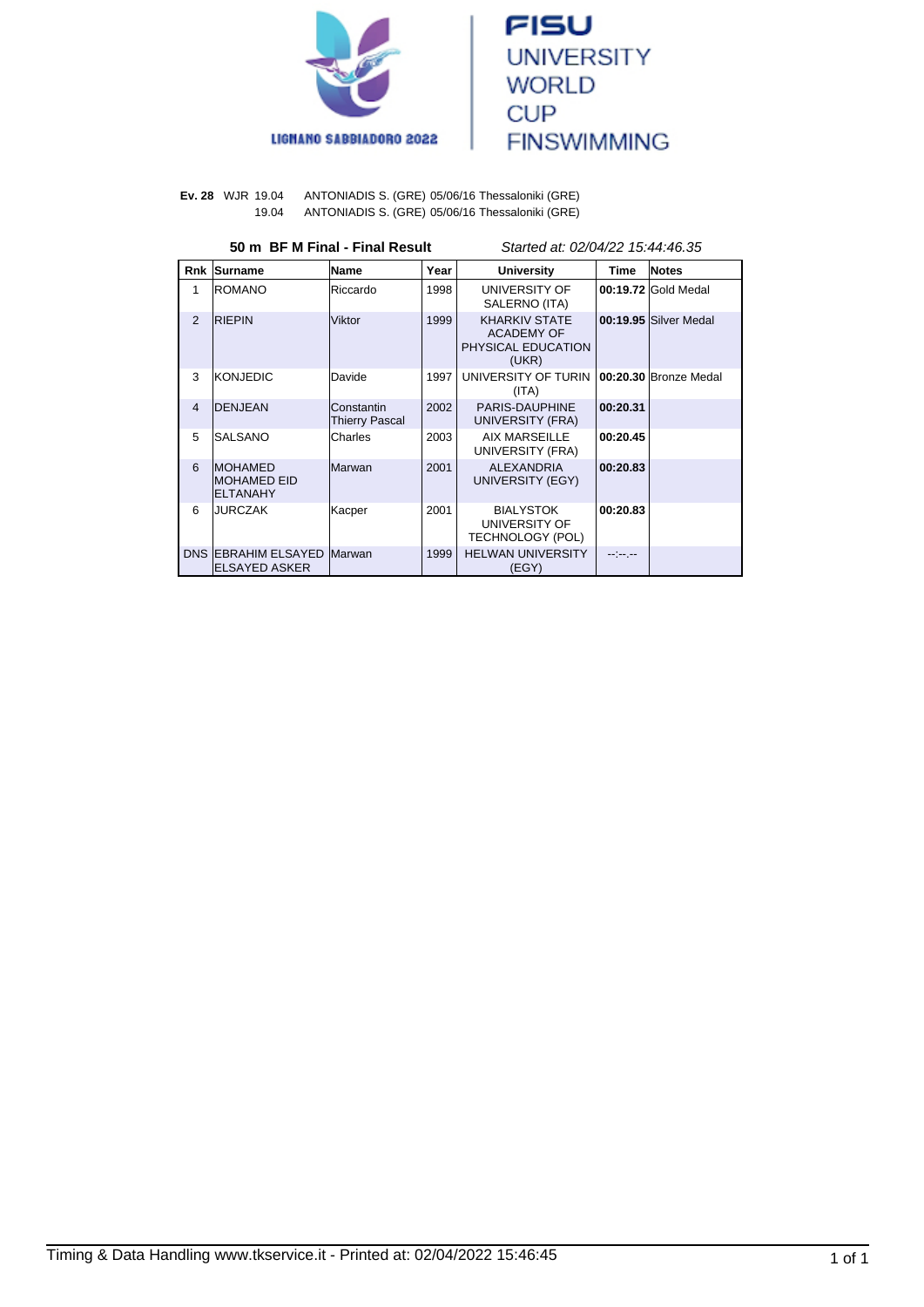



**Ev. 29** WJR 38.28 MIKHAYLUSHKINA E. (RUS) 16/07/18 Belgrade (SRB) MIKHAYLUSHKINA E. (RUS) 16/07/18 Belgrade (SRB)

### **100 m SF W Final - Final Result** Started at: 02/04/22 15:49:25.56

| <b>Rnk</b>     | Surname                                                | Name            | Year | <b>University</b>                                                   | <b>Time</b> | <b>Notes</b>          |
|----------------|--------------------------------------------------------|-----------------|------|---------------------------------------------------------------------|-------------|-----------------------|
| 1              | ISVOMOVA                                               | lAdela          | 2002 | MASARYK UNIVERSITY<br>(CZE)                                         |             | 00:41.90 Gold Medal   |
| $\mathfrak{p}$ | <b>HAYTHAM</b><br><b>IMOHAMED</b><br><b>ABDELRAHIM</b> | Maya            |      | 2002 NILE UNIVERSITY (EGY) 00:42.36 Silver Medal                    |             |                       |
| 3              | VASHCHENKO                                             | Kateryna        | 2002 | <b>KHARKIV NATIONAL</b><br>UNIVERSITY OF RADIO<br>ELECTRONICS (UKR) |             | 00:43.23 Bronze Medal |
| $\overline{4}$ | <b>IFRANKE</b>                                         | Aleyna          | 2001 | <b>UNIVERSITY OF</b><br>LEIPZIG (GER)                               | 00:43.51    |                       |
| 5              | <b>IFRUEH-RICHARDOTICharlotte Marie</b>                | <b>Paulette</b> | 1999 | <b>RENNES INSTITUTE OF</b><br>POLITICAL STUDIES<br>(FRA)            | 00:43.83    |                       |
| 6              | <b>SABATINI</b>                                        | Nicol           | 2000 | <b>UNIVERSITY OF</b><br><b>MODENA AND REGGIO</b><br>EMILIA (ITA)    | 00:45.06    |                       |
| $\overline{7}$ | <b>GUERRINI</b>                                        | lMartina        | 2002 | UNIVERSITY OF<br>BOLOGNA (ITA)                                      | 00:45.19    |                       |
| 8              | <b>INIEMANN</b>                                        | Sophie          | 1998 | UNIVERSITY OF<br>LEIPZIG (GER)                                      | 00:47.01    |                       |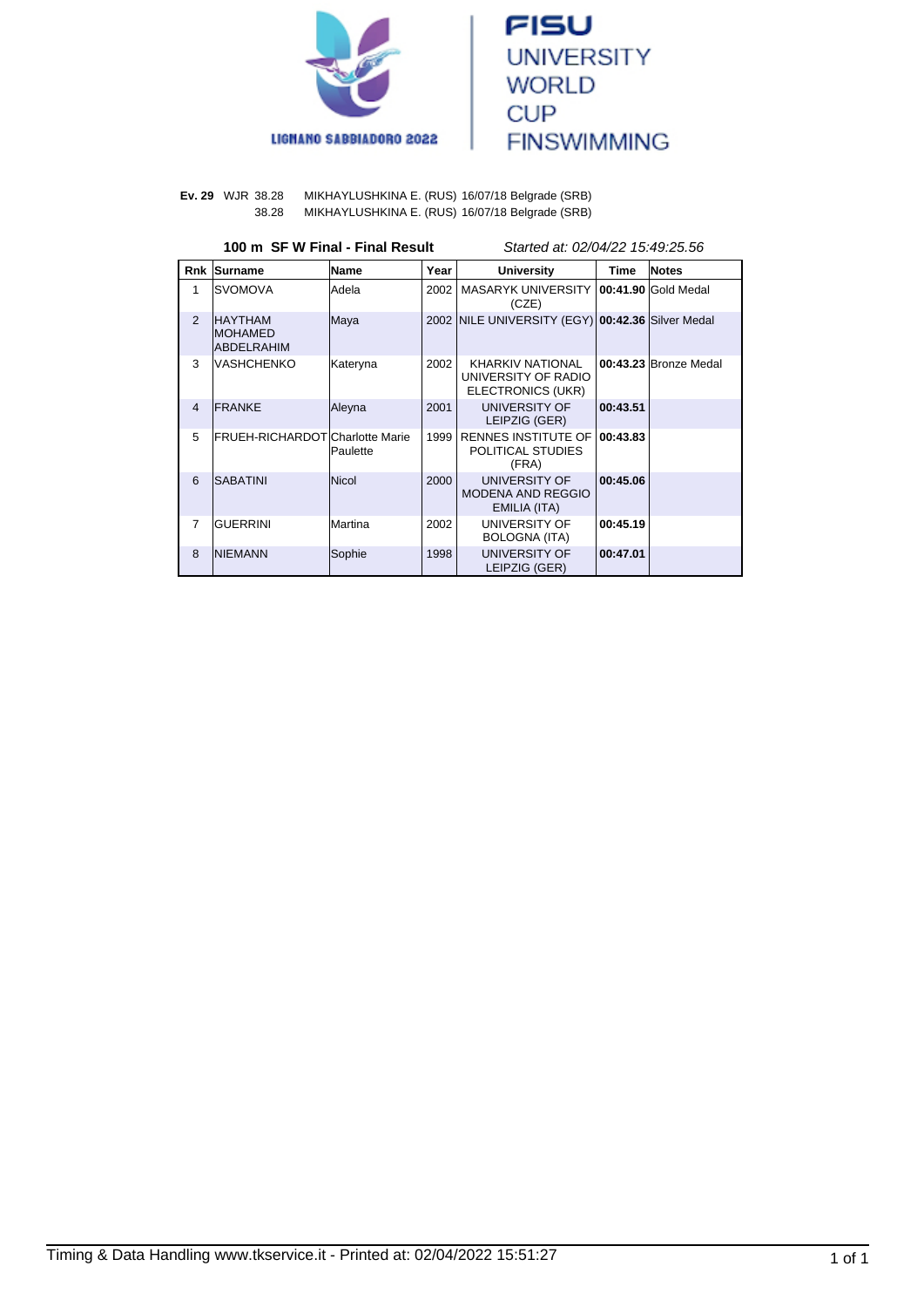



#### **Ev. 30** WJR 47.16 PATLASOVA M. (RUS) 06/07/16 Annemasse (FRA) 47.16 PATLASOVA M. (RUS) 06/07/16 Annemasse (FRA)

#### **100 m BF W Final - Final Result** Started at: 02/04/22 16:05:57.09

| <b>Rnk</b>     | Surname                          | <b>Name</b>      | Year | <b>University</b>                                  | <b>Time</b> | <b>Notes</b>          |
|----------------|----------------------------------|------------------|------|----------------------------------------------------|-------------|-----------------------|
| 1              | IMAGOGA                          | Viola            | 2001 | UNIVERSITY OF PADUA 100:49.83 Gold Medal<br>(ITA)  |             |                       |
| $\mathcal{P}$  | <b>TROCCA</b>                    | Carolina         | 2002 | UNIVERSITY OF<br>MODENA AND REGGIO<br>EMILIA (ITA) |             | 00:50.83 Silver Medal |
| 3              | IAYMAN SAID<br>IAHMED OSMAN      | lFatma           | 2003 | AIN SHAMS<br>UNIVERSITY (EGY)                      |             | 00:51.60 Bronze Medal |
| $\overline{4}$ | <b>FATRAS</b>                    | Emilie           | 2002 | AIX MARSEILLE<br>UNIVERSITY (FRA)                  | 00:51.69    |                       |
| 5              | IGALAL SAID<br>IMOHAMED IBRAHIM  | Mariam           | 2001 | <b>HELWAN UNIVERSITY</b><br>(EGY)                  | 00:51.94    |                       |
| 6              | lvos                             | <b>Katharina</b> | 1997 | UNIVERSITY OF<br>LEIPZIG (GER)                     | 00:52.61    |                       |
| $\overline{7}$ | <b>GOMEZ</b><br><b>RODRIGUEZ</b> | Lola             | 2000 | UNIVERSITY OF<br>VALLADOLID (ESP)                  | 00:52.62    |                       |
| 8              | <b>VINCZE</b>                    | Lara             | 2001 | UNIVERSITY OF PECS<br>(HUN)                        | 00:53.09    |                       |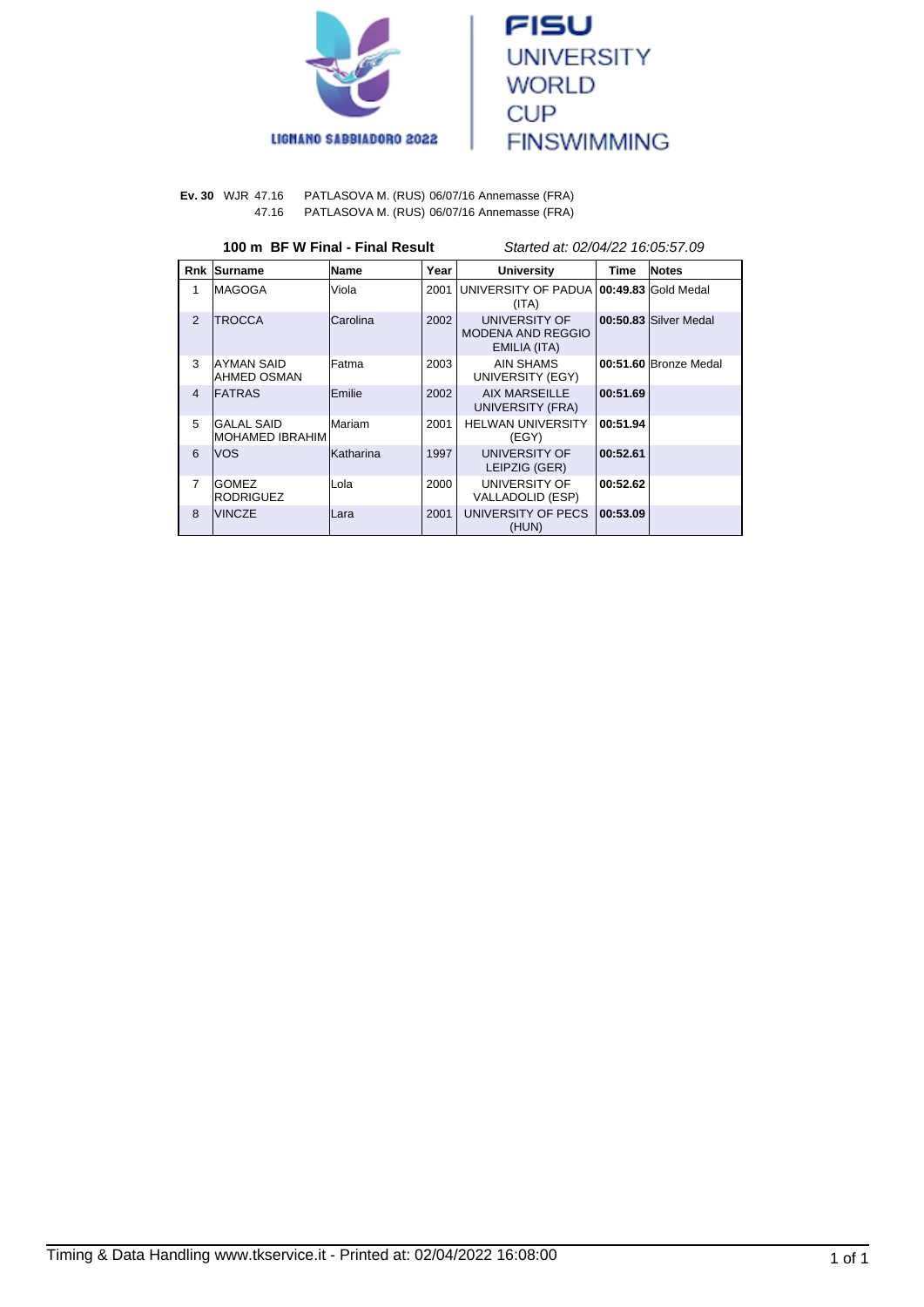



**Ev. 31** WJR 1:21.03 ZHURMAN D. (RUS) 02/08/14 Lignano S.D. (ITA) 1:21.03 ZHURMAN D. (RUS) 02/08/14 Lignano S.D. (ITA)

### **200 m SF M Final - Final Result** Started at: 02/04/22 16:10:45.08

|                | Rnk Surname                              | Name           | Year | <b>University</b>                                      | Time     | <b>Notes</b>          |
|----------------|------------------------------------------|----------------|------|--------------------------------------------------------|----------|-----------------------|
| 1              | <b>IGIRALDO</b><br><b>CESPEDES</b>       | Juan Sebastian | 2003 | PONTIFICAL XAVIER<br>UNIVERSITY CALI<br>BRANCH (COL)   |          | 01:23.36 Gold Medal   |
| $\mathfrak{p}$ | <b>DAMA</b>                              | Simone         | 1997 | <b>UNIVERSITY OF</b><br>PARMA (ITA)                    |          | 01:24.72 Silver Medal |
| 3              | <b>CARONNO</b>                           | Lorenzo        | 2001 | <b>UNIVERSITA</b><br><b>TELEMATICA PEGASO</b><br>(ITA) |          | 01:24.99 Bronze Medal |
| $\overline{4}$ | <b>WALEED ALI</b><br><b>IMOHAMED ALI</b> | Mahmoud        | 2003 | <b>AIN SHAMS</b><br>UNIVERSITY (EGY)                   | 01:26.22 |                       |
| 5              | <b>ISTIPKOVIC</b>                        | Vid            | 2000 | UNIVERSITY OF RIJEKA 01:28.30<br>(CRO)                 |          |                       |
| 6              | <b>IHOUSSEIN ABBAS</b><br><b>BAYOMY</b>  | <b>Ahmed</b>   | 2003 | <b>HELWAN UNIVERSITY</b><br>(EGY)                      | 01:29.42 |                       |
| 7              | <b>IDECKY</b>                            | Martin         | 2000 | <b>BRNO UNIVERSITY OF</b><br>TECHNOLOGY (CZE)          | 01:35.02 |                       |
| 8              | <b>IDURIC</b>                            | Jakov          | 2003 | UNIVERSITY OF<br>ZAGREB (CRO)                          | 01:38.10 |                       |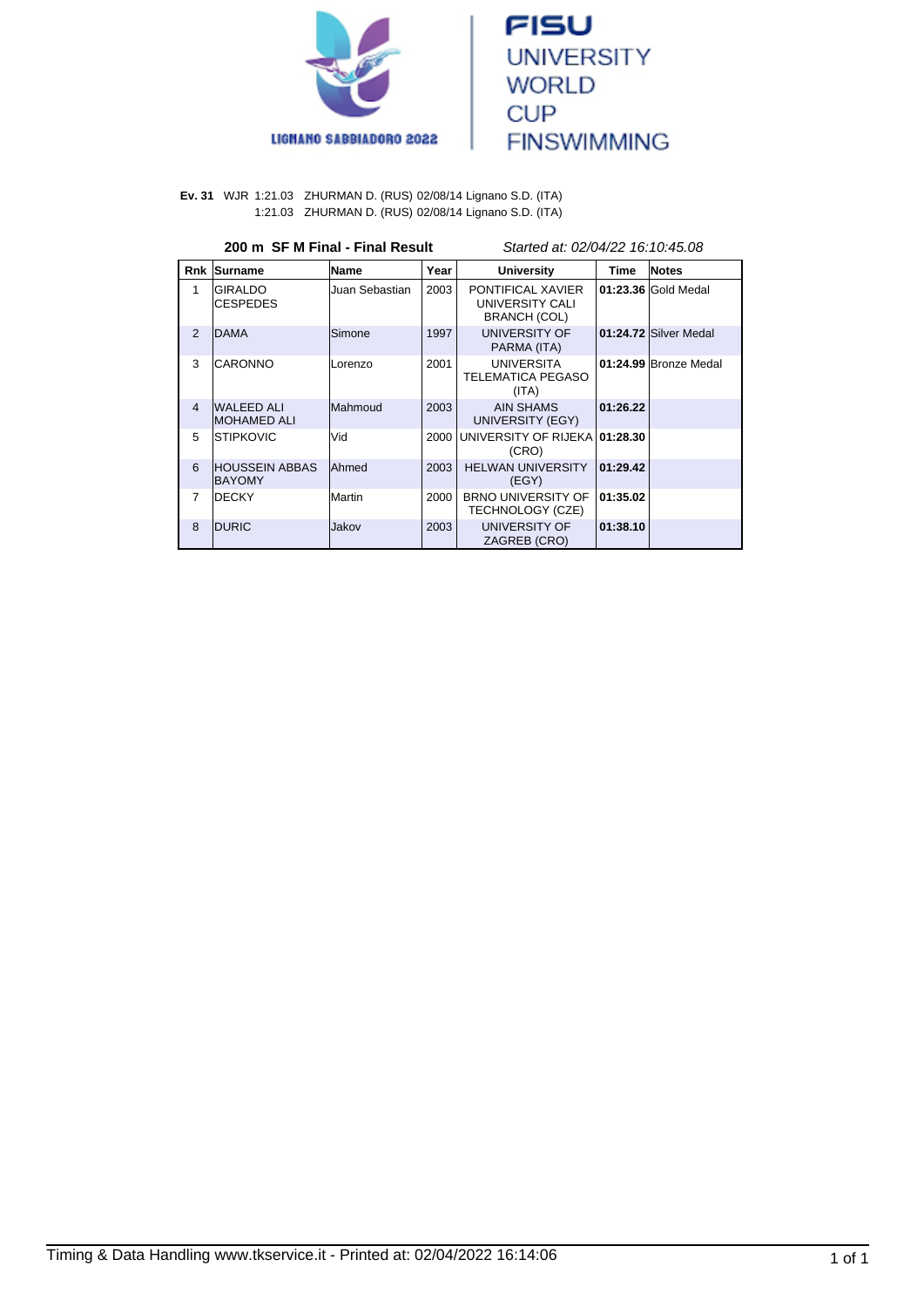



**Ev. 32** WJR 1:36.07 KOSINA G. (HUN) 09/08/13 Kazan (RUS) 1:36.07 KOSINA G. (HUN) 09/08/13 Kazan (RUS)

# **200 m BF M Final - Final Result** Started at: 02/04/20 16:28:21.43

| <b>Rnk</b>     | Surname                                            | Name             | Year | <b>University</b>                                      | Time          | <b>Notes</b>          |
|----------------|----------------------------------------------------|------------------|------|--------------------------------------------------------|---------------|-----------------------|
| 1              | <b>IREGA</b>                                       | lAndrea          | 2000 | UNIVERSITY OF<br><b>NAPLES FEDERICO II</b><br>(ITA)    |               | 01:38.94 Gold Medal   |
| $\mathcal{P}$  | <b>ROMANO</b>                                      | Riccardo         | 1998 | UNIVERSITY OF<br>SALERNO (ITA)                         |               | 01:39.14 Silver Medal |
| 3              | <b>PLOTZE</b>                                      | Yan              | 2001 | AIX MARSEILLE<br>UNIVERSITY (FRA)                      |               | 01:39.62 Bronze Medal |
| $\overline{4}$ | <b>ICHANG</b>                                      | Wen-sheng        | 2003 | <b>NATIONAL TAIWAN</b><br>UNIVERSITY OF SPORT<br>(TPE) | 01:42.55      |                       |
| 5              | <b>VIALETTES</b>                                   | Dylan Lucas Joel | 1999 | <b>MONTPELLIER</b><br>UNIVERSITY (FRA)                 | 01:42.93      |                       |
| 6              | <b>IMOHAMED</b><br>IMOHAMED EID<br><b>ELTANAHY</b> | <b>Marwan</b>    | 2001 | <b>ALEXANDRIA</b><br>UNIVERSITY (EGY)                  | 01:43.51      |                       |
| $\overline{7}$ | IDLOUHY                                            | Filip            | 1998 | <b>BRNO UNIVERSITY OF</b><br>TECHNOLOGY (CZE)          | 01:45.00      |                       |
|                | <b>DNS EBRAHIM ELSAYED</b><br>IELSAYED ASKER       | Marwan           | 1999 | <b>HELWAN UNIVERSITY</b><br>(EGY)                      | المعرضة إلماء |                       |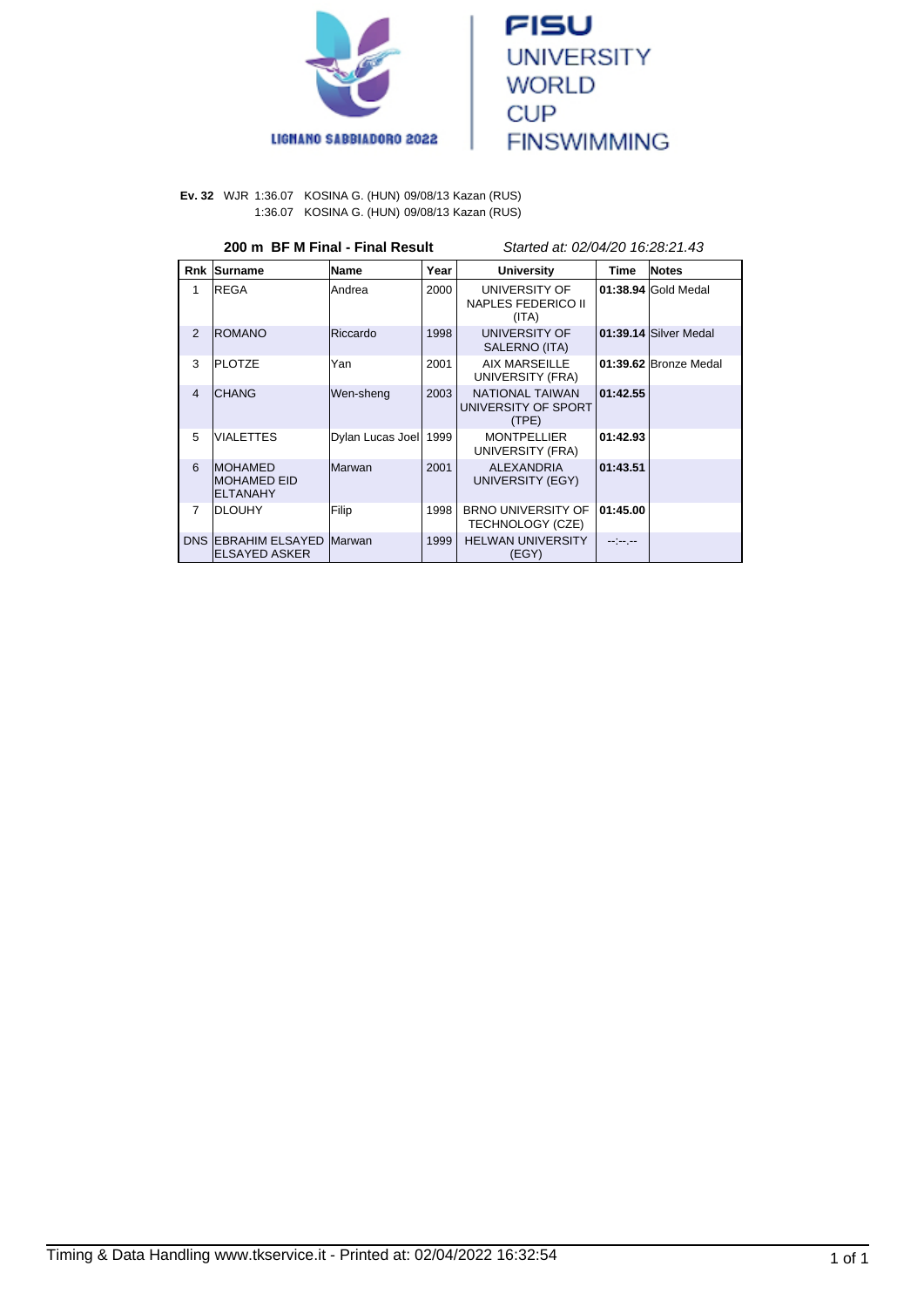



**Ev. 33** WJR 3:17.47 LOPATINA E. (RUS) 16/07/18 Wroclaw (POL) 3:17.47 LOPATINA E. (RUS) 16/07/18 Wroclaw (POL)

# **400 m SF W Final - Final Result** Started at: 02/04/22 16:34:09.70

| Rnk            | Surname                                         | Name         | Year | <b>University</b>                                        | Time     | <b>Notes</b>          |
|----------------|-------------------------------------------------|--------------|------|----------------------------------------------------------|----------|-----------------------|
| 1              | <b>BLASZAK</b>                                  | Lilla        | 2000 | JOHN VON NEUMANN<br>UNIVERSITY (HUN)                     |          | 03:24.25 Gold Medal   |
| $\overline{2}$ | <b>ISEVIGNANI</b>                               | Silvia       | 1997 | <b>UNIVERSITA</b><br><b>TELEMATICA PEGASO</b><br>(ITA)   |          | 03:24.36 Silver Medal |
| 3              | <b>SAVIOLI</b>                                  | Gaia         | 2002 | UNIVERSITY OF<br>MODENA AND REGGIO<br>EMILIA (ITA)       |          | 03:31.56 Bronze Medal |
| $\overline{4}$ | <b>IMAHMOUD</b><br>ABDELHAKIM<br><b>KHALIFA</b> | Hadeel       | 1997 | <b>GERMAN UNIVERSITY</b><br>IN CAIRO (EGY)               | 03:37.07 |                       |
| 5              | <b>IFRUEH-RICHARDOTICharlotte Marie</b>         | Paulette     | 1999 | <b>RENNES INSTITUTE OF</b><br>POLITICAL STUDIES<br>(FRA) | 03:39.99 |                       |
| 6              | <b>WAEL MOHAMED</b><br>IMOHAMED HASSAN          | lMona        | 2000 | <b>AIN SHAMS</b><br>UNIVERSITY (EGY)                     | 03:44.57 |                       |
| $\overline{7}$ | KNEIFELOVA                                      | Adela        | 2000 | <b>PALACKY UNIVERSITY</b><br>IN OLOMOUC (CZE)            | 03:44.64 |                       |
| 8              | ISCHILLMULLER                                   | <b>Farah</b> | 2003 | PHILIPPS-UNIVERSITAT<br><b>MARBURG (GER)</b>             | 04:23.91 |                       |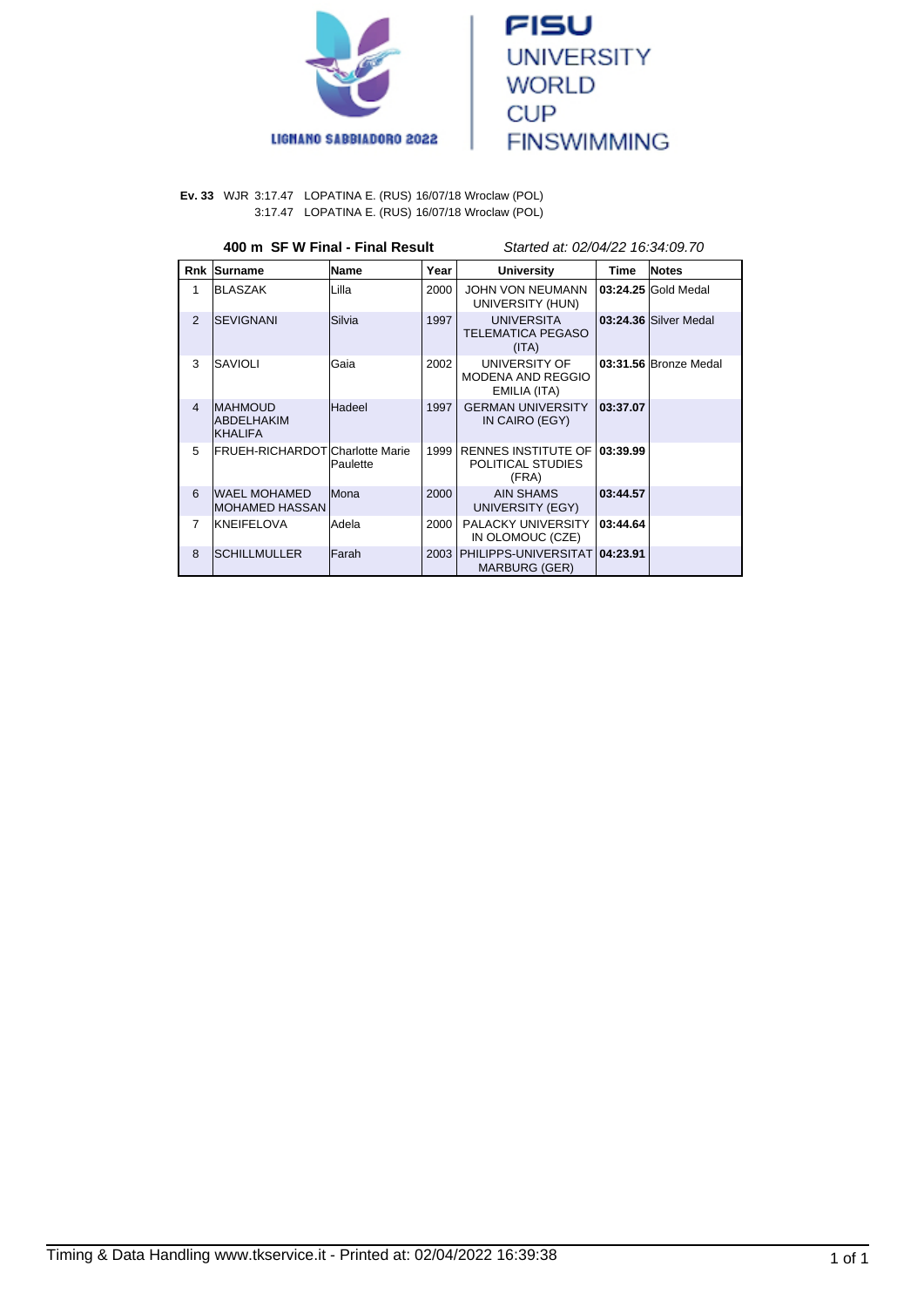



**Ev. 34** WJR

#### **400 m BF W Final - Final Result** Started at: 02/04/22 16:52:50.35 **Rnk Surname Name Year University Time Notes** 1 | MACH DI PALMSTEIN Martina 2002 LUISS GUIDO CARLI (ITA) **04:00.74** Gold Medal 2 RODRIGUEZ TEJERINA<br>DURAND Laura 2000 UNIVERSITY OF VALLADOLID (ESP) **04:01.71** Silver Medal 3 DURAND Emma Lena 2000 RENNES 2 UNIVERSITY **04:05.72** Bronze Medal (FRA) 4 RAAFAT MOHAMED Habiba ELSAYED 2003 HIGHER INSTITUTE FOR COOPERATIVE AND ADMINISTRATIVE STUDIES (EGY) **04:12.91** 5 HARZE Marine 1997 UNIVERSITY OF LIEGE **04:16.30** (BEL) 6 |VZATKOVA |Eliska | 2001 | PALACKY UNIVERSITY IN OLOMOUC (CZE) **04:17.15** 7 NAZAROVA Maria 2000 UNIVERSITY OF TARTU (EST) **04:17.57** 8 POLISENSKA Petra 2000 PALACKY UNIVERSITY IN OLOMOUC (CZE) **04:23.03**